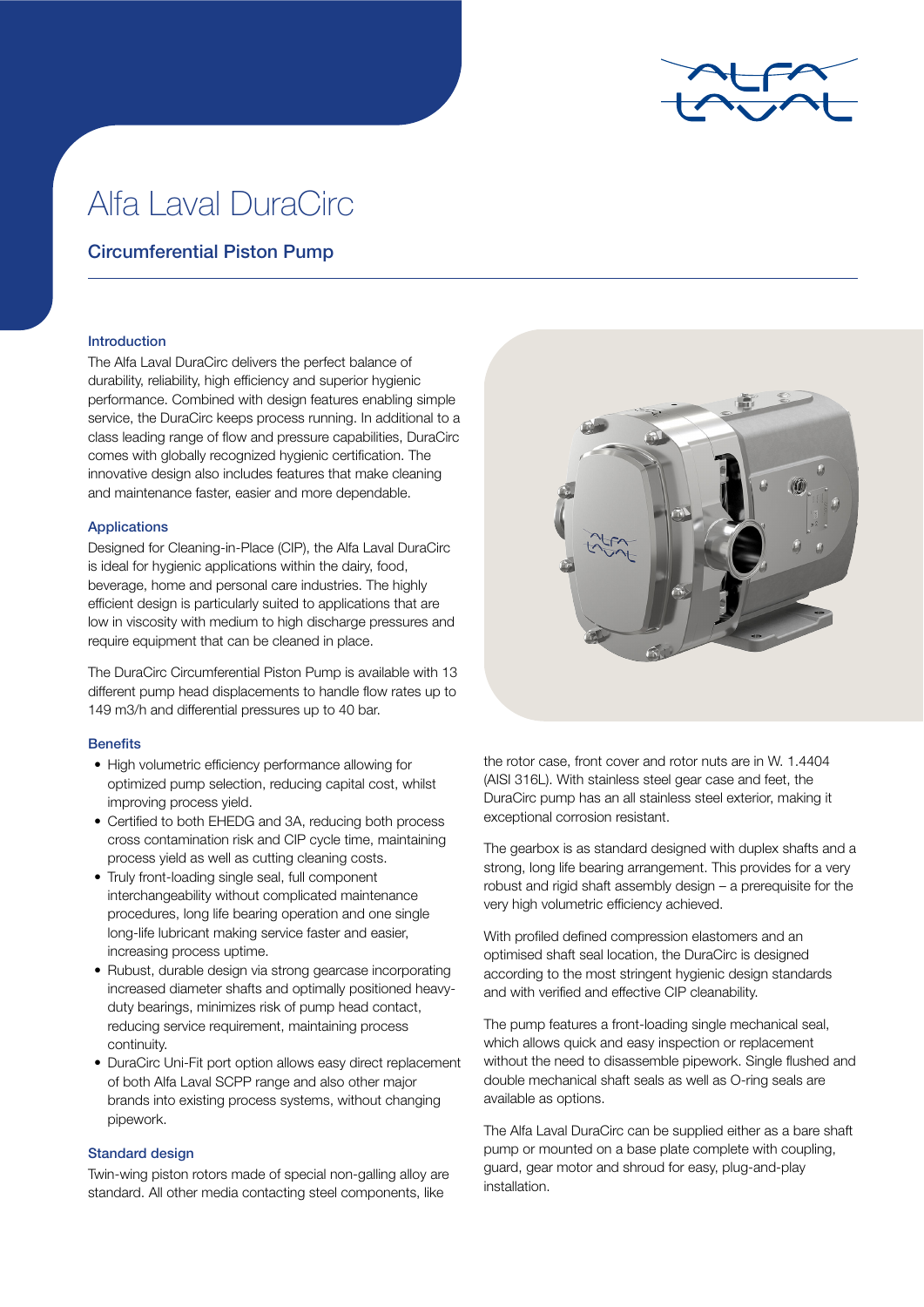## Working principle

The rotor pistons rotate around the circumference of the channel in the pump casing. This continuously generates a partial vacuum at the suction port as the rotors unmesh,

causing fluid to enter the pump. The fluid is transported around the channel by the rotor pistons, and is displaced as the rotor pistons re-mesh, generating pressure at the discharge port. The direction of flow is reversible.

#### Technical data

| <b>Standard specification</b>     |                     |
|-----------------------------------|---------------------|
| Piston rotors:                    | Non-Galling Alloy   |
| Other product wetted steel parts: | W. 1.4404 (316L)    |
| Inside surface finish:            | Mech Ra $\leq 0.8$  |
| Shafts:                           | Duplex 1.4460 (329) |
| Gear box:                         | Stainless steel     |
| Base plate:                       | Stainless steel     |
| Coupling guard:                   | Stainless steel     |
| Product wetted elastomers:        | <b>EPDM</b>         |
| Other elastomers:                 | <b>FPM</b>          |
| Shaft seal:                       | Single mechanical   |
| Rotary seal face:                 | Silicon Carbide     |
| Stationary seal face:             | Carbon              |
|                                   |                     |

#### Shaft seals

| 15 bar                 |
|------------------------|
| Max pressure of pump   |
| 0.5 <sub>bar</sub>     |
| 16 bar                 |
| 20 bar                 |
| 7 bar                  |
| 0.5 <sub>bar</sub>     |
| 30 l/hr                |
| BSP/G 1/8" or NPT 1/8" |
| BSP/G 1/4" or NPT 1/4" |
|                        |

#### **Temperature**

Max process and CIP temperature: 150°C and  $\sim$  150°C and  $\sim$  150°C and  $\sim$  150°C and  $\sim$  150°C and  $\sim$  150°C and  $\sim$  150°C and  $\sim$  150°C and  $\sim$  150°C and  $\sim$  150°C and  $\sim$  150°C and  $\sim$  150°C and  $\sim$  150°C and

#### Motors

Gear motor, 4 poles, to IEC metric standard, 50/60 Hz, suitable for frequency conversion, IP55, insulation class F.

#### Warranty

Extended 3-years warranty on DuraCirc pumps. The warranty covers all non wear parts on the condition that genuine Alfa Laval Spare Parts are used.

#### Process data

| <b>Pump Model</b> |            | <b>Displacement</b>              |       |     | Inlet/Outlet   | Diff. Pressure | Max speed  |      |  |
|-------------------|------------|----------------------------------|-------|-----|----------------|----------------|------------|------|--|
|                   | Litres/rev | Imp gall/100 rev US gall/100 rev |       | mm  | inch           | Bar            | <b>PSI</b> | rpm  |  |
| 32                | 0,03       | 0.66                             | 0.79  | 25  |                | 25             | 362        | 1000 |  |
| 33                | 0,06       | 1.32                             | 1.58  | 40  | $1\frac{1}{2}$ | 25             | 362        | 1000 |  |
| 34                | 0,12       | 2.64                             | 3.17  | 50  | $\mathbf{2}$   | 16             | 232        | 1000 |  |
| 42                | 0,23       | 5.06                             | 6.07  | 50  | $\mathbf{2}$   | 20             | 290        | 750  |  |
| 43                | 0,29       | 6.38                             | 7.66  | 50  | $\mathbf{2}$   | 13             | 188        | 750  |  |
| 52                | 0,38       | 8.36                             | 10.03 | 50  | $\mathbf{2}$   | 37             | 536        | 750  |  |
| 53                | 0,59       | 12.97                            | 15.57 | 65  | $2\frac{1}{2}$ | 25             | 362        | 750  |  |
| 54                | 0,96       | 21.12                            | 25.3  | 80  | 3              | 16             | 232        | 750  |  |
| 62                | 1,44       | 31.67                            | 38.04 | 80  | 3              | 37             | 536        | 600  |  |
| 63                | 1,97       | 43.33                            | 52.03 | 100 | $\overline{4}$ | 25             | 362        | 600  |  |
| 72                | 1,92       | 42.23                            | 50.7  | 100 | 4              | 40             | 580        | 600  |  |
| 73                | 2,86       | 62.91                            | 75.55 | 150 | 6              | 25             | 362        | 600  |  |
| 74                | 4,14       | 91.1                             | 109.4 | 150 | 6              | 16             | 232        | 600  |  |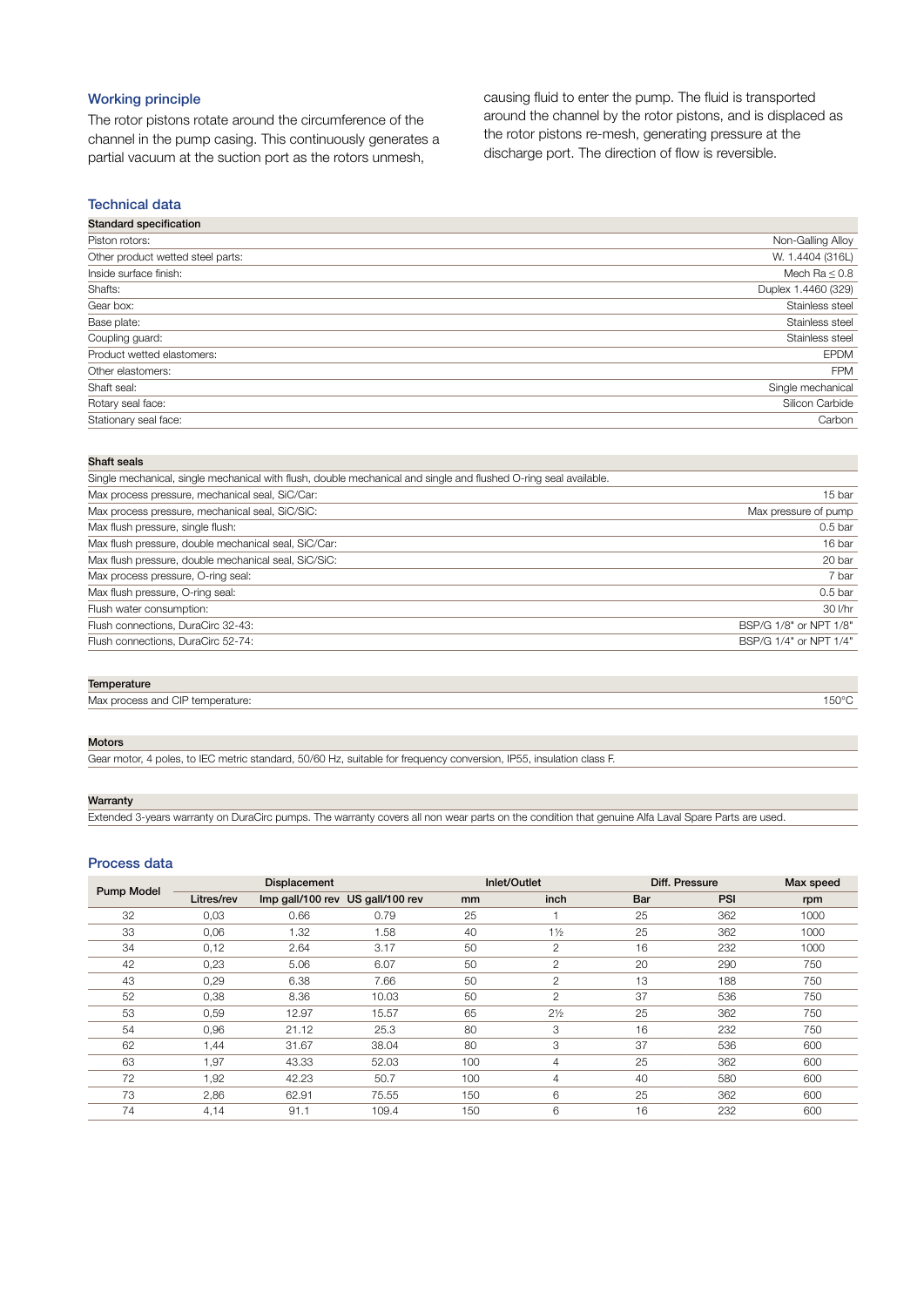## Dimensions

(mm)





## Figure1. Horizontally ported

 $QU = 4$  Holes

 $J = Key$  Length

 $K = Key$  Width

→

## DuraCirc Uni-Fit dimensions

| Pump<br>Model | A   | в   | с   | D   | Е  | F  | G   | <b>HB</b> | <b>HT</b> | J  | K  | L   | M   | N   | P   | Q  | R   | s   |     | U  |
|---------------|-----|-----|-----|-----|----|----|-----|-----------|-----------|----|----|-----|-----|-----|-----|----|-----|-----|-----|----|
| 32            | 25  | 89  | 107 | 212 | 12 | 22 | 42  | 81        | 149       | 32 | 6  | 330 | 52  | 124 | 100 | 25 | 140 | 150 | 124 | 12 |
| 33            | 40  | 89  | 107 | 212 | 12 | 22 | 42  | 81        | 149       | 32 | 6  | 336 | 52  | 124 | 100 | 25 | 140 | 150 | 124 | 12 |
| 34            | 40  | 89  | 107 | 212 | 12 | 22 | 42  | 81        | 149       | 32 | 6  | 354 | 60  | 124 | 100 | 25 | 140 | 150 | 124 | 12 |
| 42            | 40  | 108 | 132 | 262 | 10 | 28 | 56  | 88        | 176       | 40 | 8  | 414 | 72  | 139 | 125 | 16 | 158 | 185 | 154 | 14 |
| 43            | 50  | 109 | 132 | 262 | 10 | 28 | 56  | 88        | 176       | 40 | 8  | 422 | 81  | 139 | 125 | 16 | 158 | 185 | 154 | 14 |
| 52            | 50  | 136 | 186 | 348 | 40 | 38 | 66  | 106       | 220       | 63 | 10 | 473 | 84  | 168 | 140 | 22 | 180 | 220 | 190 | 14 |
| 53            | 65  | 136 | 186 | 348 | 40 | 38 | 66  | 106       | 220       | 63 | 10 | 486 | 90  | 168 | 140 | 22 | 180 | 220 | 190 | 14 |
| 54            | 80  | 136 | 186 | 348 | 40 | 38 | 66  | 106       | 220       | 63 | 10 | 513 | 111 | 168 | 140 | 22 | 180 | 220 | 190 | 14 |
| 62            | 80  | 168 | 238 | 436 | 59 | 45 | 85  | 125       | 275       | 70 | 14 | 586 | 118 | 199 | 160 | 25 | 223 | 250 | 216 | 14 |
| 63            | 100 | 168 | 238 | 436 | 59 | 45 | 85  | 125       | 275       | 70 | 14 | 606 | 125 | 199 | 160 | 25 | 223 | 250 | 216 | 14 |
| 72            | 100 | 187 | 264 | 502 | 44 | 60 | 105 | 153       | 331       | 90 | 18 | 700 | 109 | 246 | 215 | 20 | 276 | 280 | 246 | 14 |
| 73            | 150 | 203 | 264 | 502 | 44 | 60 | 105 | 153       | 331       | 90 | 18 | 725 | 122 | 246 | 215 | 20 | 276 | 280 | 246 | 14 |
| 74            | 150 | 216 | 264 | 502 | 44 | 60 | 105 | 153       | 331       | 90 | 18 | 759 | 144 | 246 | 215 | 20 | 276 | 280 | 246 | 14 |
| <b>Card</b>   |     |     |     |     |    |    |     |           |           |    |    |     |     |     |     |    |     |     |     |    |

Note! DuraCirc Uni-Fit is an option to meet port to port and port height dimensions of equivalent SCPP bare shaft pump model.

## DuraCirc standard dimensions

| Pump<br>Model | A   | B   | С   | D   | E  | F  | G   | <b>HB</b> | <b>HT</b> | u  | ĸ  |     | M   | N   | P   | Q  | R   | s   |     | U  |
|---------------|-----|-----|-----|-----|----|----|-----|-----------|-----------|----|----|-----|-----|-----|-----|----|-----|-----|-----|----|
| 32            | 25  | 105 | 115 | 220 | 12 | 22 | 42  | 81        | 149       | 32 | 6  | 330 | 52  | 124 | 100 | 25 | 140 | 150 | 124 | 12 |
| 33            | 40  | 105 | 115 | 220 | 12 | 22 | 42  | 81        | 149       | 32 | 6  | 336 | 52  | 124 | 100 | 25 | 140 | 150 | 124 | 12 |
| 34            | 50  | 105 | 115 | 220 | 12 | 22 | 42  | 81        | 149       | 32 | 6  | 354 | 60  | 124 | 100 | 25 | 140 | 150 | 124 | 12 |
| 42            | 50  | 125 | 132 | 262 | 10 | 28 | 56  | 88        | 176       | 40 | 8  | 414 | 72  | 139 | 125 | 16 | 158 | 185 | 154 | 14 |
| 43            | 50  | 125 | 132 | 262 | 10 | 28 | 56  | 88        | 176       | 40 | 8  | 422 | 81  | 139 | 125 | 16 | 158 | 185 | 154 | 14 |
| 52            | 50  | 151 | 163 | 325 | 17 | 38 | 66  | 106       | 220       | 63 | 10 | 473 | 84  | 168 | 140 | 22 | 180 | 220 | 190 | 14 |
| 53            | 65  | 151 | 163 | 325 | 17 | 38 | 66  | 106       | 220       | 63 | 10 | 486 | 90  | 168 | 140 | 22 | 180 | 220 | 190 | 14 |
| 54            | 80  | 159 | 163 | 325 | 17 | 38 | 66  | 106       | 220       | 63 | 10 | 513 | 111 | 168 | 140 | 22 | 180 | 220 | 190 | 14 |
| 62            | 80  | 185 | 200 | 398 | 21 | 45 | 85  | 125       | 275       | 70 | 14 | 586 | 118 | 199 | 160 | 25 | 223 | 250 | 216 | 14 |
| 63            | 100 | 185 | 200 | 398 | 21 | 45 | 85  | 125       | 275       | 70 | 14 | 606 | 125 | 199 | 160 | 25 | 223 | 250 | 216 | 14 |
| 72            | 100 | 203 | 242 | 480 | 22 | 60 | 105 | 153       | 331       | 90 | 18 | 700 | 109 | 246 | 215 | 20 | 276 | 280 | 246 | 14 |
| 73            | 150 | 203 | 242 | 480 | 22 | 60 | 105 | 153       | 331       | 90 | 18 | 725 | 122 | 246 | 215 | 20 | 276 | 280 | 246 | 14 |
| 74            | 150 | 203 | 242 | 480 | 22 | 60 | 105 | 153       | 331       | 90 | 18 | 759 | 144 | 246 | 215 | 20 | 276 | 280 | 246 | 14 |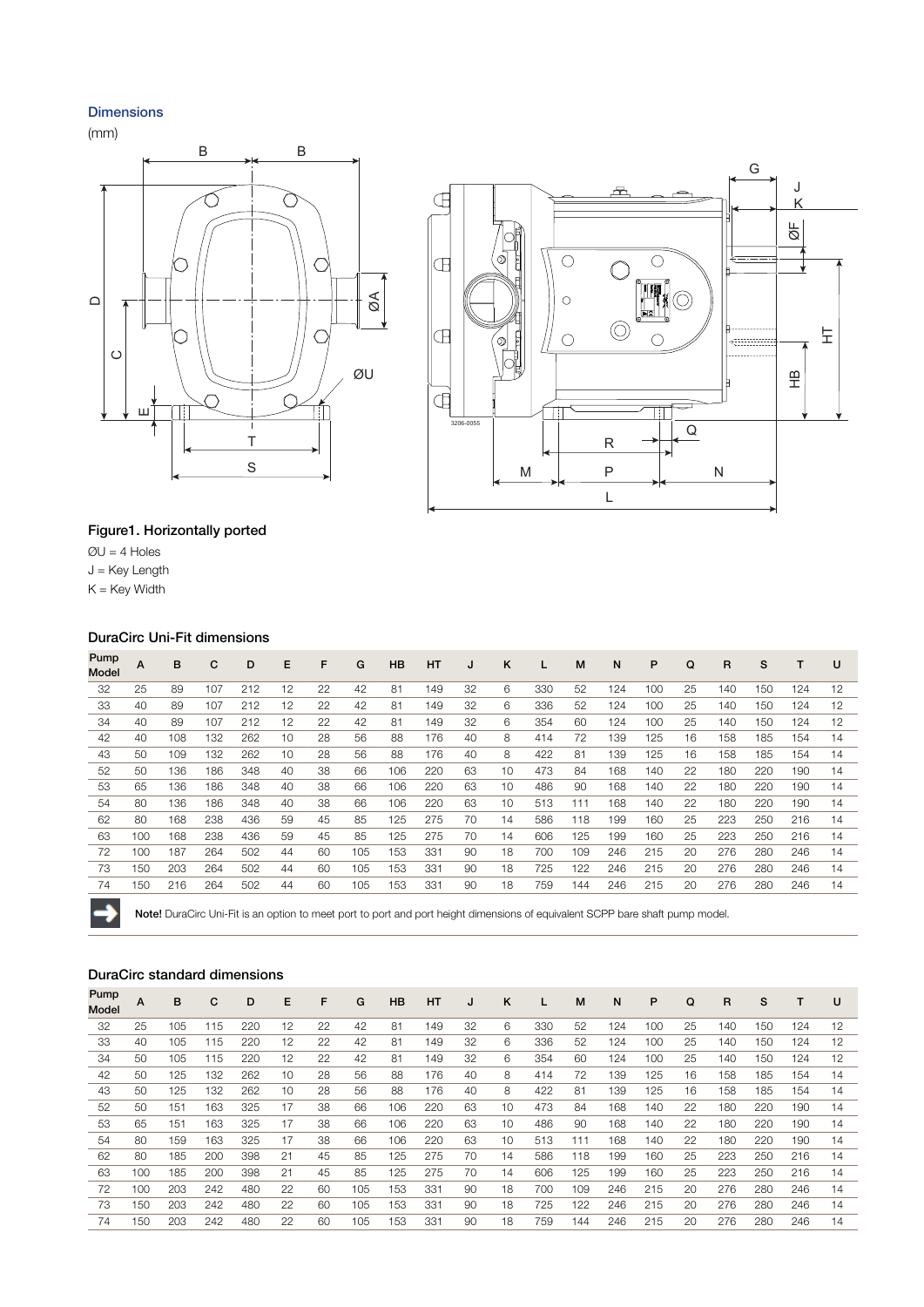



## Figure2. Vertically ported

 $QU = 4$  Holes

J = Key Length

 $K =$  Key Width

## DuraCirc standard dimensions

| Pump<br><b>Model</b> | A   | в   | С   | D   | E  | F  | G   | J  | ĸ  |     | M   | N   | P   | Q  | R   | s   |     | U  | v   | X  |
|----------------------|-----|-----|-----|-----|----|----|-----|----|----|-----|-----|-----|-----|----|-----|-----|-----|----|-----|----|
| 32                   | 25  | 105 | 147 | 252 | 12 | 22 | 42  | 32 | 6  | 330 | 52  | 124 | 100 | 41 | 160 | 130 | 100 | 12 | 204 | 34 |
| 33                   | 40  | 105 | 147 | 252 | 12 | 22 | 42  | 32 | 6  | 336 | 52  | 124 | 100 | 41 | 160 | 130 | 100 | 12 | 204 | 34 |
| 34                   | 50  | 105 | 147 | 252 | 12 | 22 | 42  | 32 | 6  | 354 | 60  | 124 | 100 | 41 | 160 | 130 | 100 | 12 | 204 | 34 |
| 42                   | 50  | 125 | 175 | 300 | 15 | 28 | 56  | 40 | 8  | 414 | 51  | 130 | 155 | 48 | 220 | 160 | 125 | 14 | 254 | 44 |
| 43                   | 50  | 125 | 175 | 300 | 15 | 28 | 56  | 40 | 8  | 422 | 60  | 130 | 155 | 48 | 220 | 160 | 125 | 14 | 254 | 44 |
| 52                   | 50  | 151 | 213 | 364 | 17 | 38 | 66  | 63 | 10 | 473 | 61  | 131 | 200 | 17 | 232 | 190 | 150 | 14 | 324 | 57 |
| 53                   | 65  | 151 | 213 | 364 | 17 | 38 | 66  | 63 | 10 | 486 | 67  | 131 | 200 | 17 | 232 | 190 | 150 | 14 | 324 | 57 |
| 54                   | 80  | 159 | 213 | 372 | 17 | 38 | 66  | 63 | 10 | 513 | 88  | 131 | 200 | 17 | 232 | 190 | 150 | 14 | 324 | 57 |
| 62                   | 80  | 185 | 257 | 442 | 18 | 45 | 85  | 70 | 14 | 586 | 85  | 192 | 200 | 43 | 260 | 220 | 180 | 14 | 396 | 75 |
| 63                   | 100 | 185 | 257 | 442 | 18 | 45 | 85  | 70 | 14 | 606 | 92  | 192 | 200 | 43 | 260 | 220 | 180 | 14 | 396 | 75 |
| 72                   | 100 | 203 | 294 | 497 | 20 | 60 | 105 | 90 | 18 | 700 | 97  | 213 | 260 | 30 | 310 | 250 | 210 | 14 | 476 | 89 |
| 73                   | 150 | 203 | 294 | 497 | 20 | 60 | 105 | 90 | 18 | 725 | 110 | 213 | 260 | 30 | 310 | 250 | 210 | 14 | 476 | 89 |
| 74                   | 150 | 203 | 294 | 497 | 20 | 60 | 105 | 90 | 18 | 759 | 132 | 213 | 260 | 30 | 310 | 250 | 210 | 14 | 476 | 89 |

## **Options**

- Silicon Carbide/Silicon Carbide mechanical seal faces.
- Single mechanical shaft seal with flush.
- Double mechanical shaft seal.
- EDPM or FPM O-ring seal, single and flushed.
- Product wetted elastomers in FPM or FFPM.
- Horizontal or vertical porting.
- DuraCirc Uni-Fit dimensions for retrofit port option.
- Heating and cooling jacket.
- Rectangular inlet.
- Aseptic option (see separate data sheet)
- Stainless steel shroud covering coupling and motor.
- Baseplate fitted with adjustable stainless steel ball feet.

## Pump sizing

In order to correctly size a circumferential piston pump some essential information is required. Provision of this information listed below enables our Technical Support personnel to obtain the optimum pump selection.